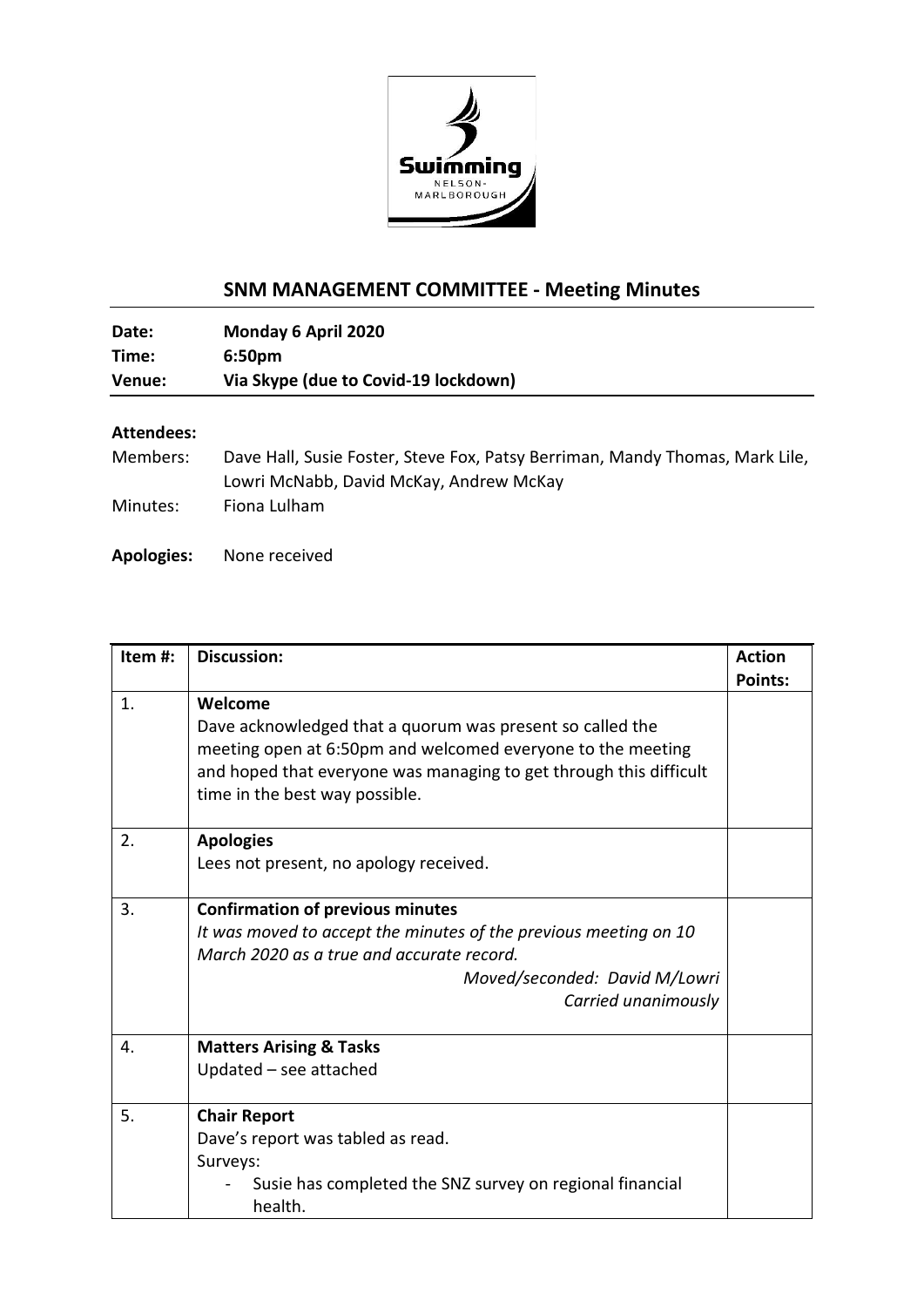|     | Dave hoped that all clubs had completed the survey from a<br>$\overline{\phantom{0}}$<br>club perspective.<br>No one volunteered to complete the Sport Tasman survey so<br>it was agreed that this would not be done.<br><b>Aquatic Facilities:</b><br>Feedback completed. SNM would like to see a 50m pool<br>retained in the region.<br>Dave to liaise with Mark about best way to submit feedback<br>to Council<br><b>Mako Collaboration:</b><br>See discussion under Registrar.<br>Wayne Goldsmith:<br>On hold due to Covid-19 | AP |
|-----|------------------------------------------------------------------------------------------------------------------------------------------------------------------------------------------------------------------------------------------------------------------------------------------------------------------------------------------------------------------------------------------------------------------------------------------------------------------------------------------------------------------------------------|----|
| 6.  | <b>Strategic Plan/KPI Implementation</b><br>No report.                                                                                                                                                                                                                                                                                                                                                                                                                                                                             |    |
| 7.  | <b>Health &amp; Safety, Child Protection</b><br>Lowri noted that in mid-March SNZ appointed a dedicated<br>person for Child Protection issues and VCA (all clubs advised<br>of this).<br>However, Lowri has a local contact who works for<br>Safeguarding Children who would be very happy to help on a<br>local/regional level. Lowri will follow up.                                                                                                                                                                             | AP |
| 8.  | <b>Secretary Report</b><br>Fiona's report was tabled as read.<br>Fiona has emailed clubs about the SNM Service Awards and<br>will email clubs about the Swimmers Fund which opens in<br>May.                                                                                                                                                                                                                                                                                                                                       | АP |
| 9.  | <b>Treasurer Report</b><br>SNM need to think about how the region is being affected<br>with Covid-19 with loss of income/loss of swimmers.<br>Currently SNM is in a good financial situation with cash<br>reserves for 4+ months<br>We are fortunate to have many volunteers with SNM which<br>means SNM has very little in the way of outgoings.<br>However, the situation may be very different for our Clubs<br>who will be experiencing a loss of income and may see a<br>drop-off in numbers.                                 |    |
| 10. | <b>Registrar Report</b><br>Patsy reported from the SNZ Regional Admin call that SNZ<br>are looking for ideas around how the regions and SNZ can<br>welcome swimmers back to the pool after the lockdown has<br>lifted. It was suggested that we hold a welcome meet which<br>would be a big fun event with a social dinner/get together<br>(could include local motels/local tee-shirt makers etc)                                                                                                                                 |    |